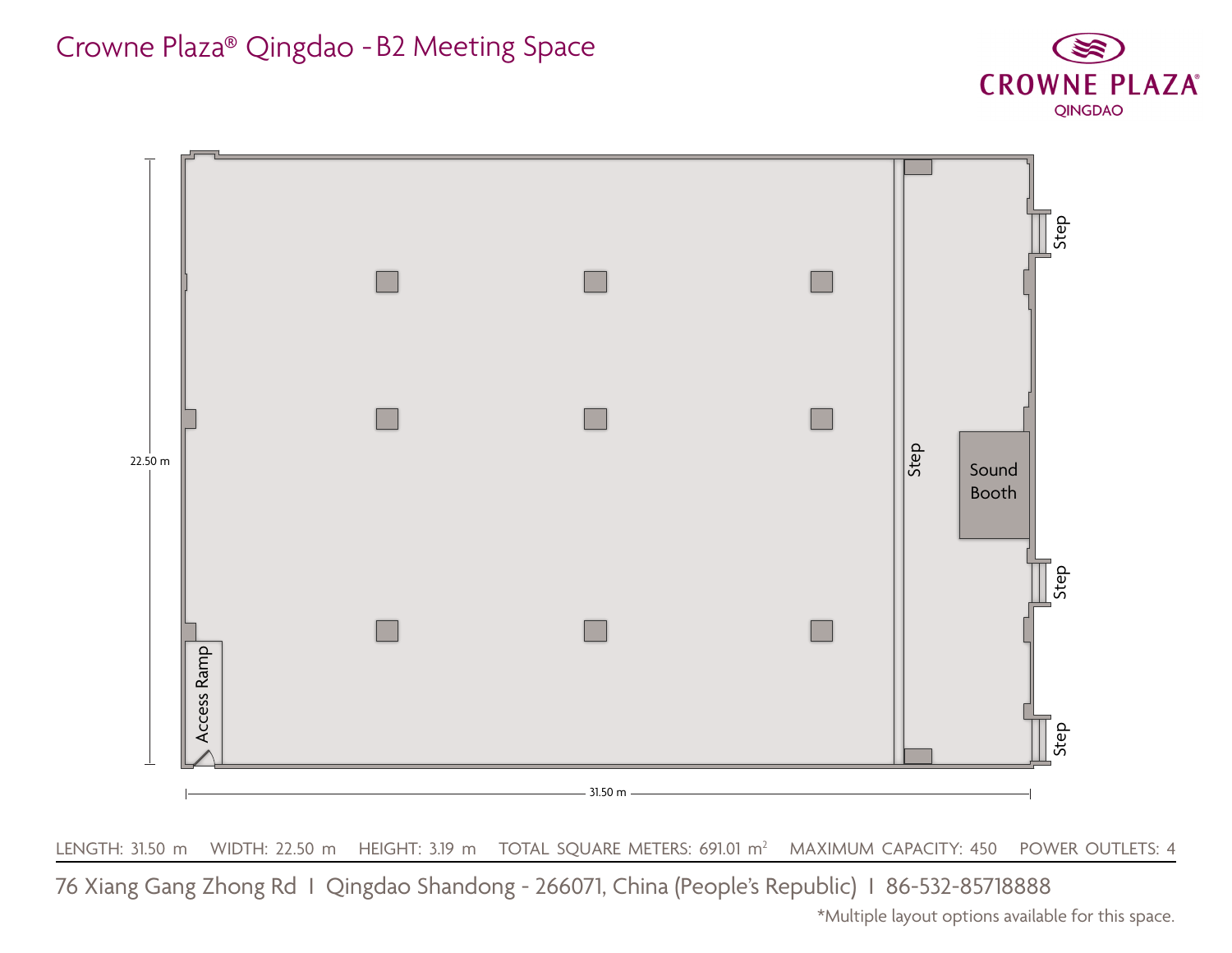

LENGTH: 21.82 m WIDTH: 13.35 m HEIGHT: 5.28 m TOTAL SQUARE METERS: 312.05 m<sup>2</sup> MAXIMUM CAPACITY: 350 POWER OUTLETS: 16

## Crowne Plaza® Qingdao - Grand Ballroom



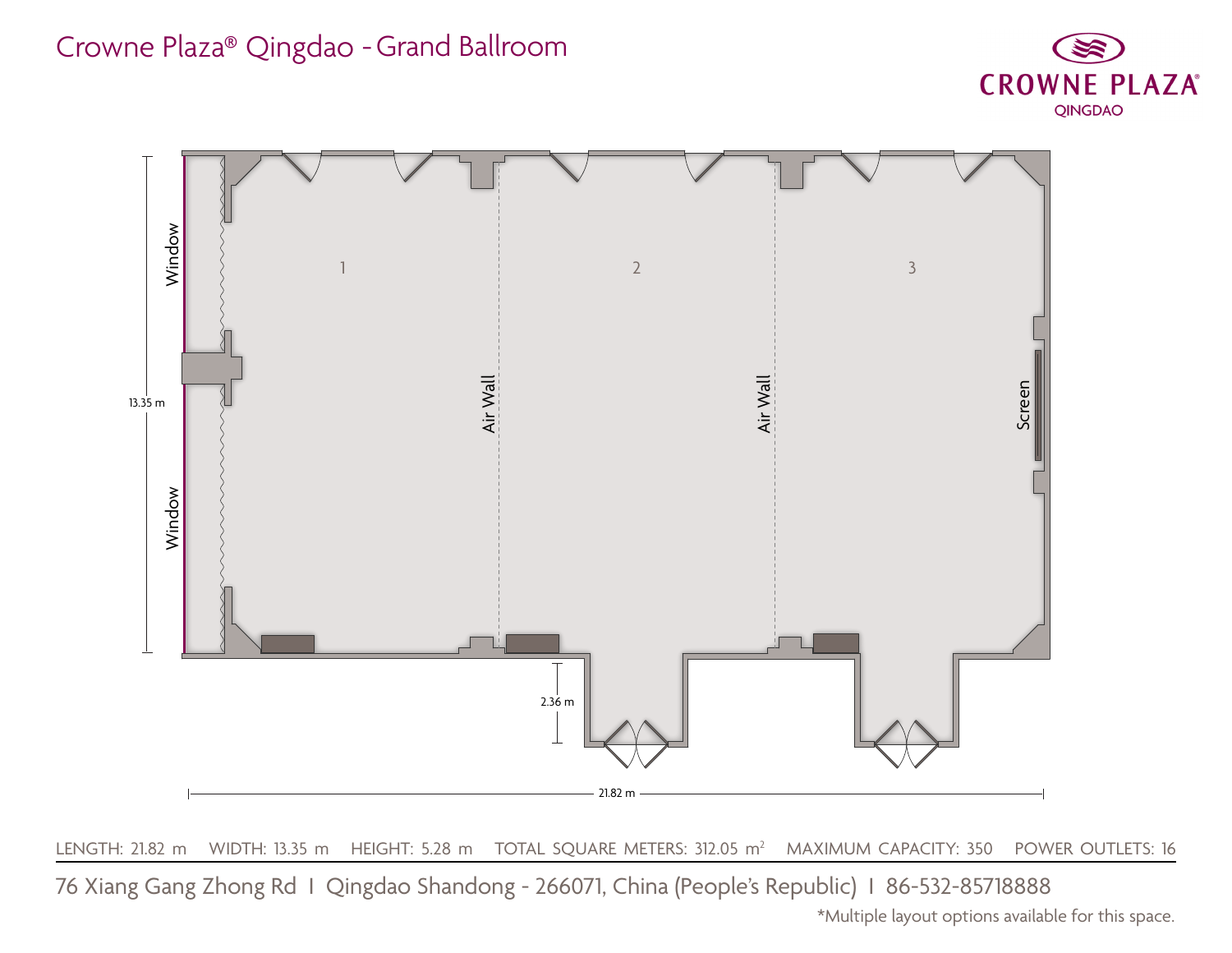

LENGTH: 13.35 m WIDTH: 8.39 m HEIGHT: 5.28 m TOTAL SQUARE METERS: 108.01 m<sup>2</sup> MAXIMUM CAPACITY: 100 POWER OUTLETS: 5

# Crowne Plaza® Qingdao - Grand Ballroom 1

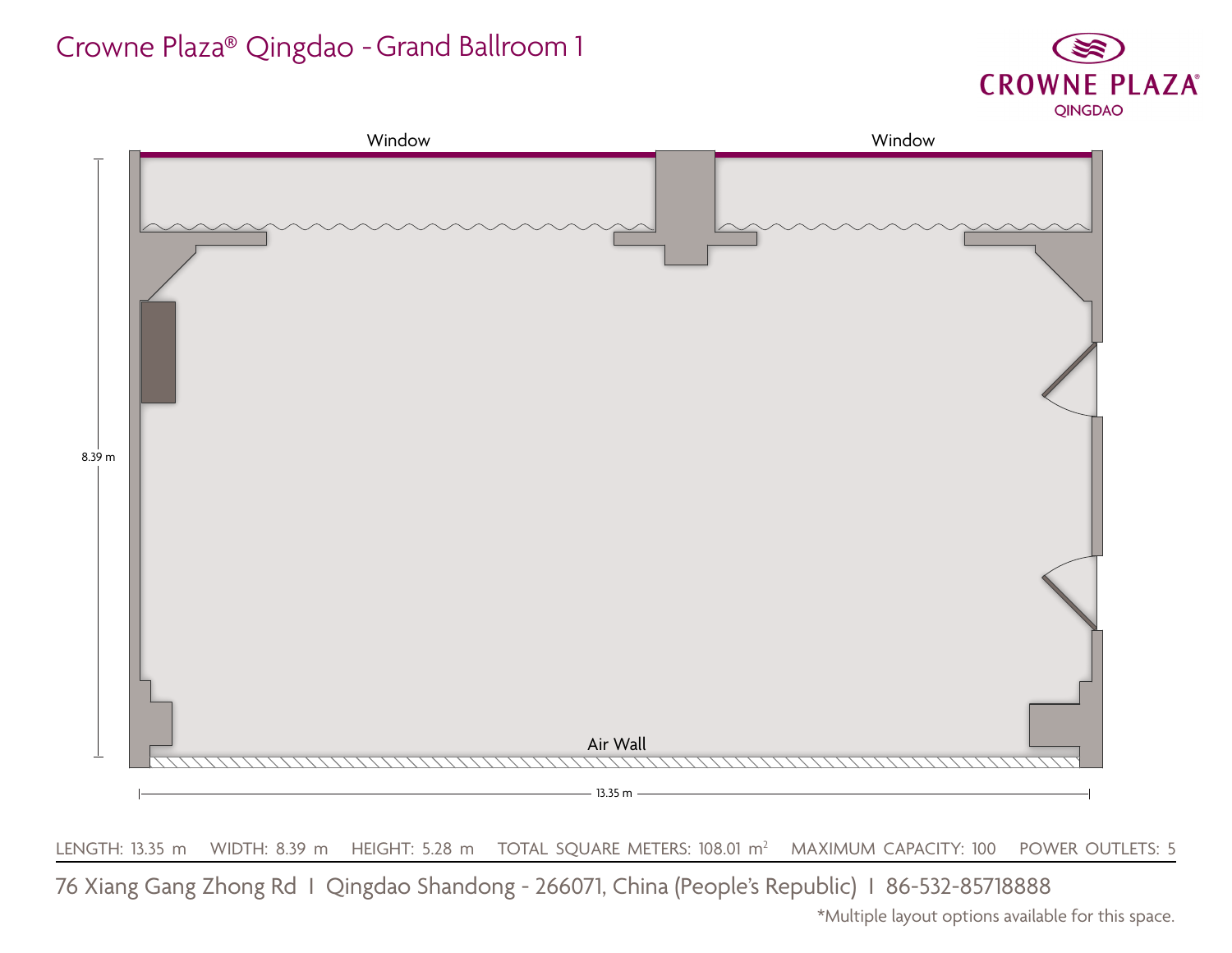

LENGTH: 13.35 m WIDTH: 7.37 m HEIGHT: 5.28 m TOTAL SQUARE METERS: 103.94 m<sup>2</sup> MAXIMUM CAPACITY: 100 POWER OUTLETS: 5

76 Xiang Gang Zhong Rd I Qingdao Shandong - 266071, China (People's Republic) I 86-532-85718888



# Crowne Plaza® Qingdao - Grand Ballroom 2

\*Multiple layout options available for this space.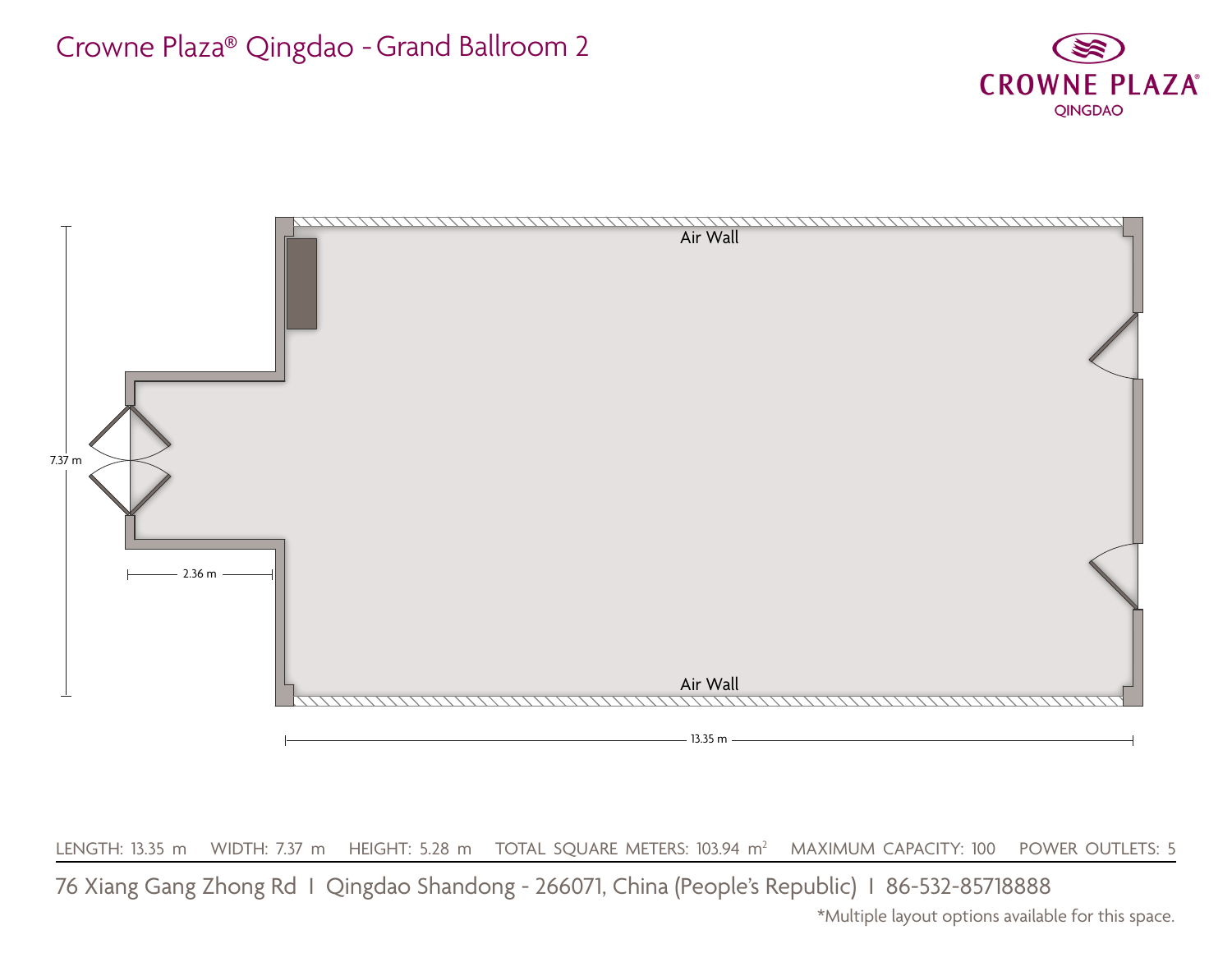

LENGTH: 13.35 m WIDTH: 7.22 m HEIGHT: 5.28 m TOTAL SQUARE METERS: 100.02 m<sup>2</sup> MAXIMUM CAPACITY: 100 POWER OUTLETS: 6

# Crowne Plaza® Qingdao - Grand Ballroom 3

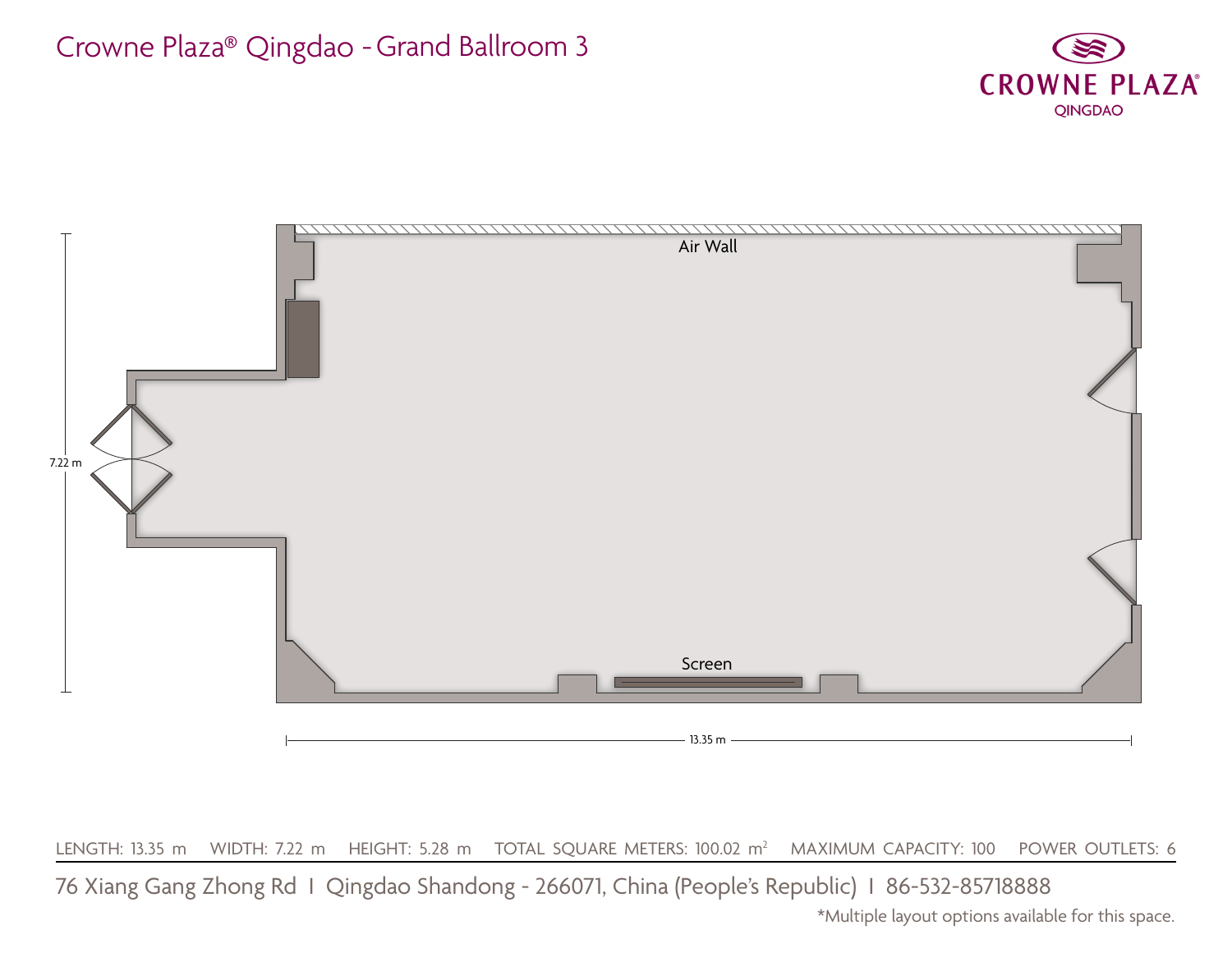

 $\tt LENGTH:$  15.76 m  $\;$  WIDTH: 13.35 m  $\;$  HEIGHT: 5.28 m  $\;$  TOTAL SQUARE METERS: 211.97 m $^2$   $\;$  MAXIMUM CAPACITY: 200  $\;$  POWER OUTLETS: 10

## Crowne Plaza® Qingdao - Grand Ballroom 1 & 2